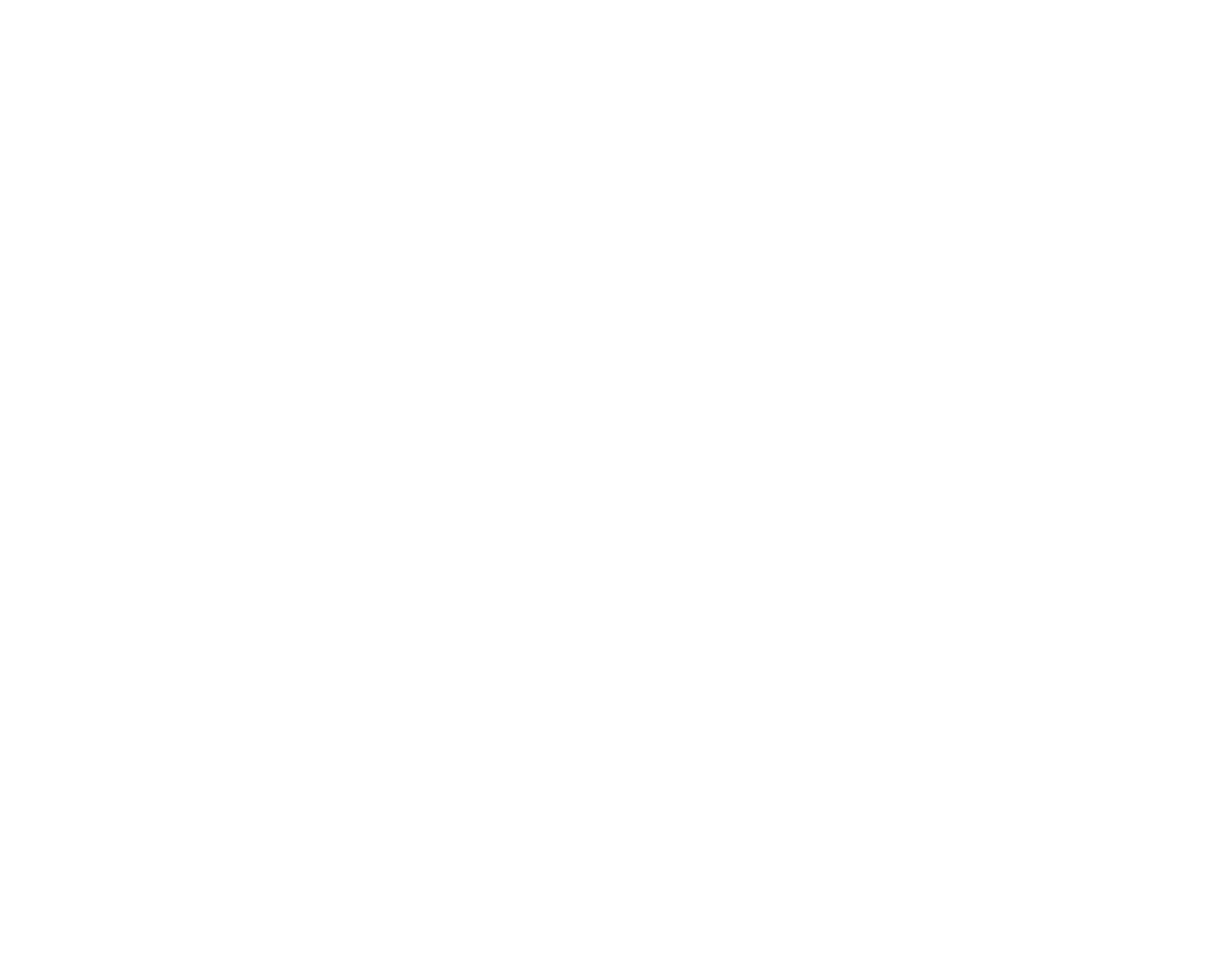## **Contents**

|                                                 | .5 |
|-------------------------------------------------|----|
| Ricardo Flores Magon: Anarchism & Mexican Revo- |    |
|                                                 |    |
| Contemporary Chicana/o Anarchism 12             |    |
|                                                 |    |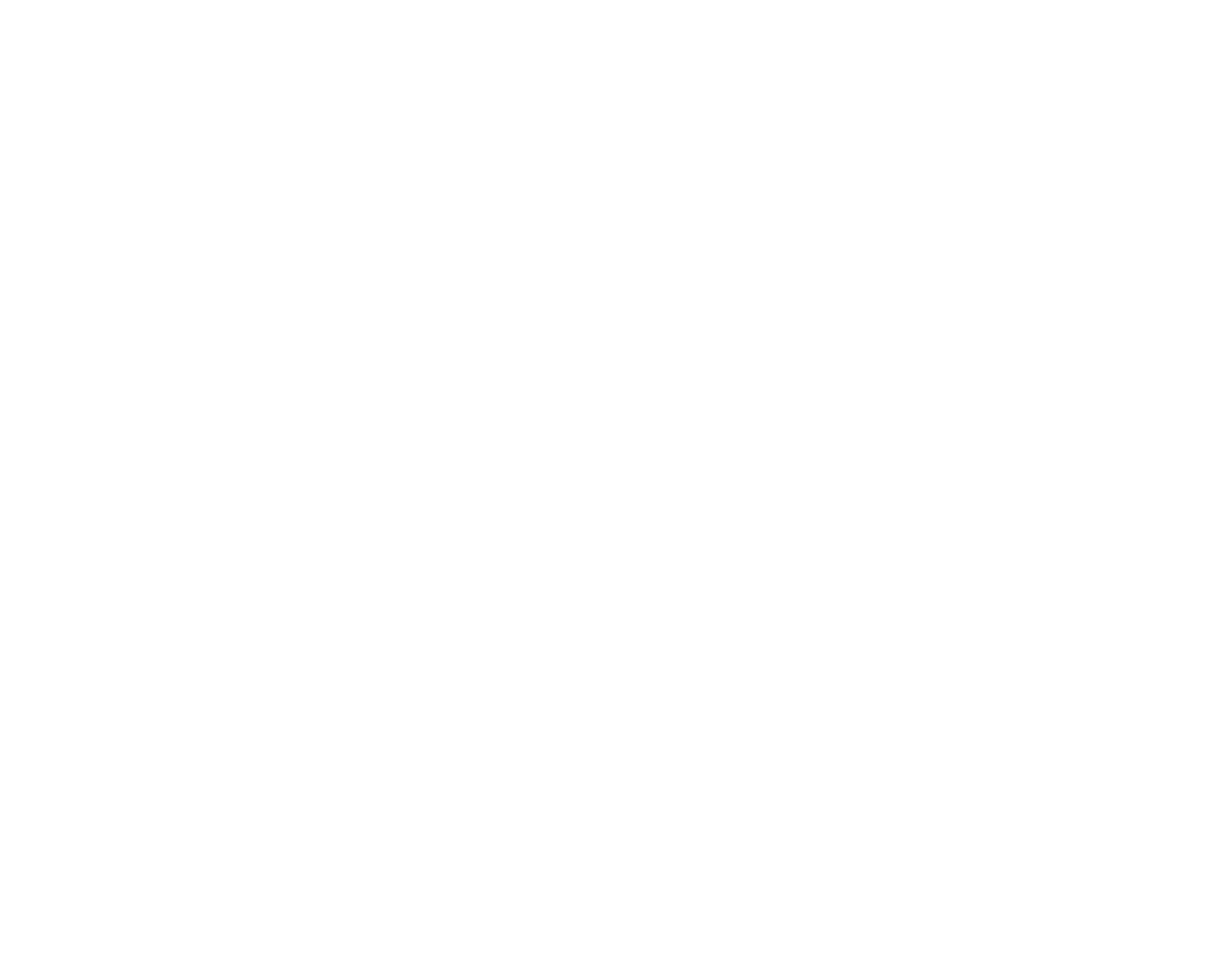- Langham, Thomas C. Border Trials: Ricardo Flores Magon and the Mexican Liberals. Texas: Texas Western P, 1981.
- MacLachlan, Colin M. Anarchism and the Mexican Revolution: the political trials of Ricardo Flores Magon in the United States. Berkeley : U of CA P, 1991.
- Magon, Ricardo Flores. Dreams of Freedom: A Ricardo Flores Magon Reader. Trans. Chaz Bufe. Ed. Chaz Bufe and Mitchell Cowen Verter. Edinburgh: AK P, 2005.
- Romo, David Dorado. Ringside Seat to a Revolution: An underground cultural history of El Paso and Juarez: 1893-1923. Texas: Cinco Puntos P, 2005.
- Ryan, Ramor, Lance, Mark, Schmidt, Andrea. "Triptych: International Solidarity," Perspectives: an Anarchist Theory. Vol. 9, No. 1 Fall 2005.
- Sandos, James A. Rebellion in the Borderlands. Norman: U of Oklahoma P, 1992.

#### **Introduction**

Modern Chicana/o/ Mexicana/o/ Central and South American identity and experience in the United States has been shaped within the context of the invasion, colonization, occupation, and redefinition of nation state boundaries leading up to and following the U.S./ Mexico War. In order to survive, the Chicana/o struggle in the United States has evolved and adapted to cope with the challenges that directly impact the social variables of gender, sexual orientation, race, culture, class, and ecology.

The Chicana/o community now faces new challenges in the twenty first century. Reactionary/nativist radio disc jockeys, the mainstream media, right wing militant groups such as the minutemen, and the police state have labeled and targeted undocumented immigrants and the Chicana/o community as scapegoats to the flaws found in the economy/ capitalist system.

The problem today is that so many brutalities of global capitalism are not immediately legible. The connections must be made between that which appears unconnected and to show the extent to which suffering in the community is a product of what the dominant culture admires and considers prosperous and desirable in affluent circles. A possible solution for survival is the application of ideology. Unlike traditional leftist ideologies such as Marxism/ Leninist/ Trotskyist, anarchism is an ideology that has the capability to facilitate and be conducive to the needs of the Chicana/o community. Rather than simply focusing on the economic power structure the way Marxism does, anarchism directly addresses the power dynamics and inequalities that impact gender, sexual orientation, culture, race, class, and ecology. It is by this construct that anarchism has the capability in facilitating the Chicana/o community in gaining a better understanding of their environment and their societal and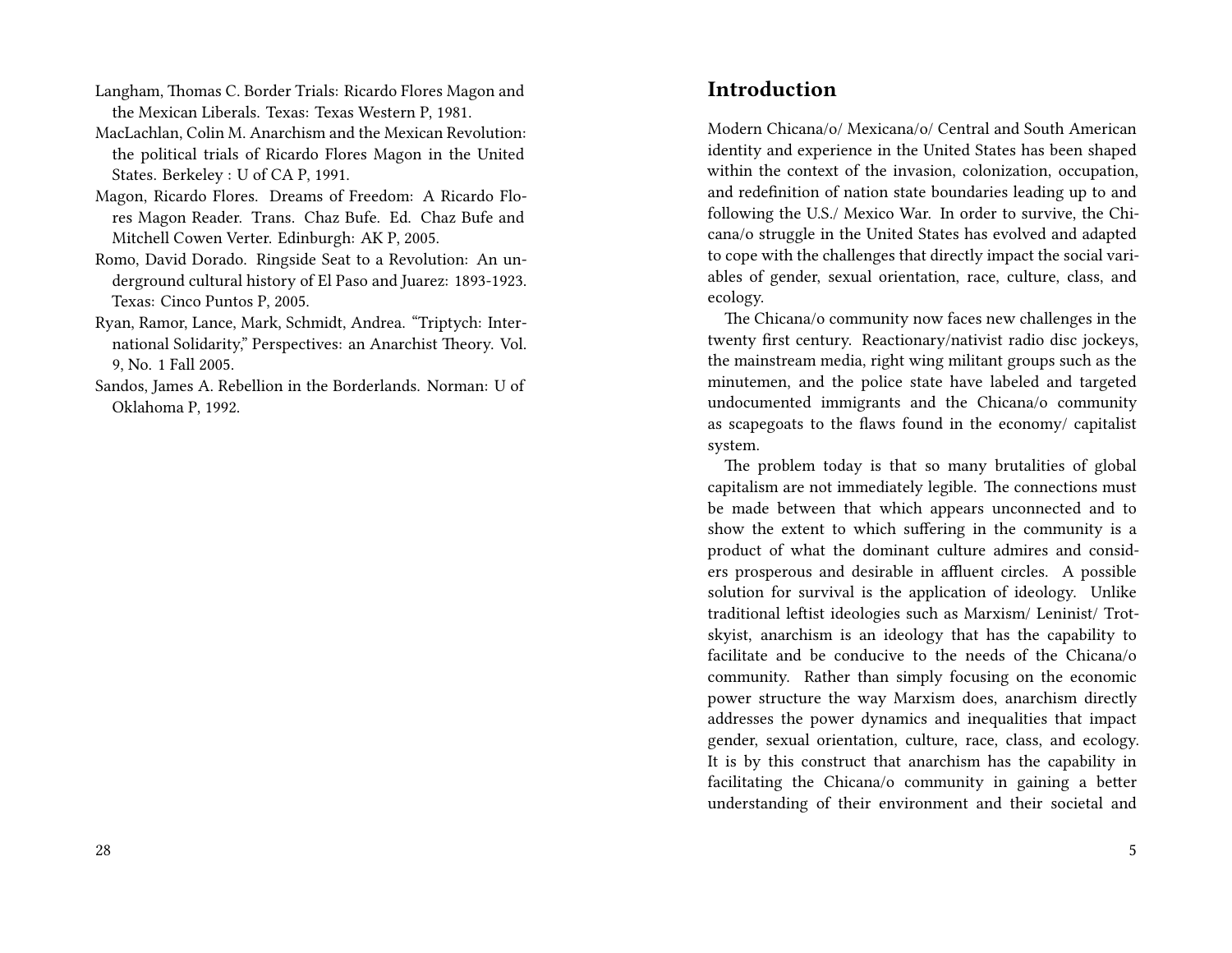economic placement by transcending beyond nationalism and contextualizing a tangible vision and a synthesized plan for anarchist self-management and Chicana/o self-determination.

In order to survive, one must invent something new. This study proposes that the new phenomenon/social movement of Chicana/o anarchy can suit the needs of the Chicana/o community from colonization and capitalist globalization. The origins of Chicana/o anarchism can be traced back to the Mexican anarchist Ricardo Flores Magon (1874-1922), who organized in Mexico and the United States. Magon's activism and organizing in the U.S. and Mexico has made him the link of Mexican anarchism and the prototype for Chicana/o anarchism.

### **Ricardo Flores Magon: Anarchism & Mexican Revolutionary Roots**

Ricardo Flores Magon has been considered to be the intellectual author and precursor of the Mexican Revolution. He first began in the struggle against the Diaz regime in Mexico and later evolved against all forms of government and organized religion. Magon founded the Partido Liberal Mexicano (PLM) and began to incorporate anarchist principles into the party's framework. It was during the PLM's inception that Magon wrote, "Those who do believe in the goodness of paternal governments or in the impartiality of law fashioned by the bourgeoisie, those who know that the emancipation of the workers ought to be accomplished by the workers themselves, those convinced of DIRECT ACTION, those who deny the "sacred" right of property…these revolutionists are represented by the Organizing Junta of the Mexican Liberal Party." (Sandos, 24) Magon and the PLM were amongst the first to transcend beyond nationalism. In Sembradores, Juan Gomez-Quinones writes that the PLM had a revolutionary ideology and was a proto organization of revolutionary organizers with a clear

and their societal and economic placement by transcending beyond nationalism and contextualizing a tangible post-capitalist vision for the future.

We walk diagonally as horizontalists

We walk like Quetzalcoatl, from side to side, listening/learning/touching/feeling/loving our way through as we advance.

### **Bibliography**

- Barajas, Frank P. "Resistance, Radicalism, and Repression on the Oxnard Plain: The Social Context of the Betabelero Strike of 1933." The Western Historical Quarterly Vol. XXXV No. 1, Spring 2004. .
- Cienfuegos, Joaquin. Participant interview. Cop Watch LA/ Revolutionary Autonomous Communities: CSUN CAS 440, 2007.
- De La Riva, R. Participant interview. Northridge: CSUN CAS 440, 2007.
- Foley, Neil. The White Scourge: Mexicans, Blacks, and Poor Whites in Texas Cotton Culture. Berkley: U of CA P, 1999.
- Gomez-Quinones, Juan. Sembradores: Ricardo Flores Magon y El Partido Liberal Mexicano: A Euology and Critique. Los Angeles: Azltan Publications, 1972.
- Hodges, Donald C. Mexican Anarchism After the Revolution. Austin: U Texas P, 1995.
- Kualyque. Participant interview. Los Angeles: CSUN CAS 440, 2007.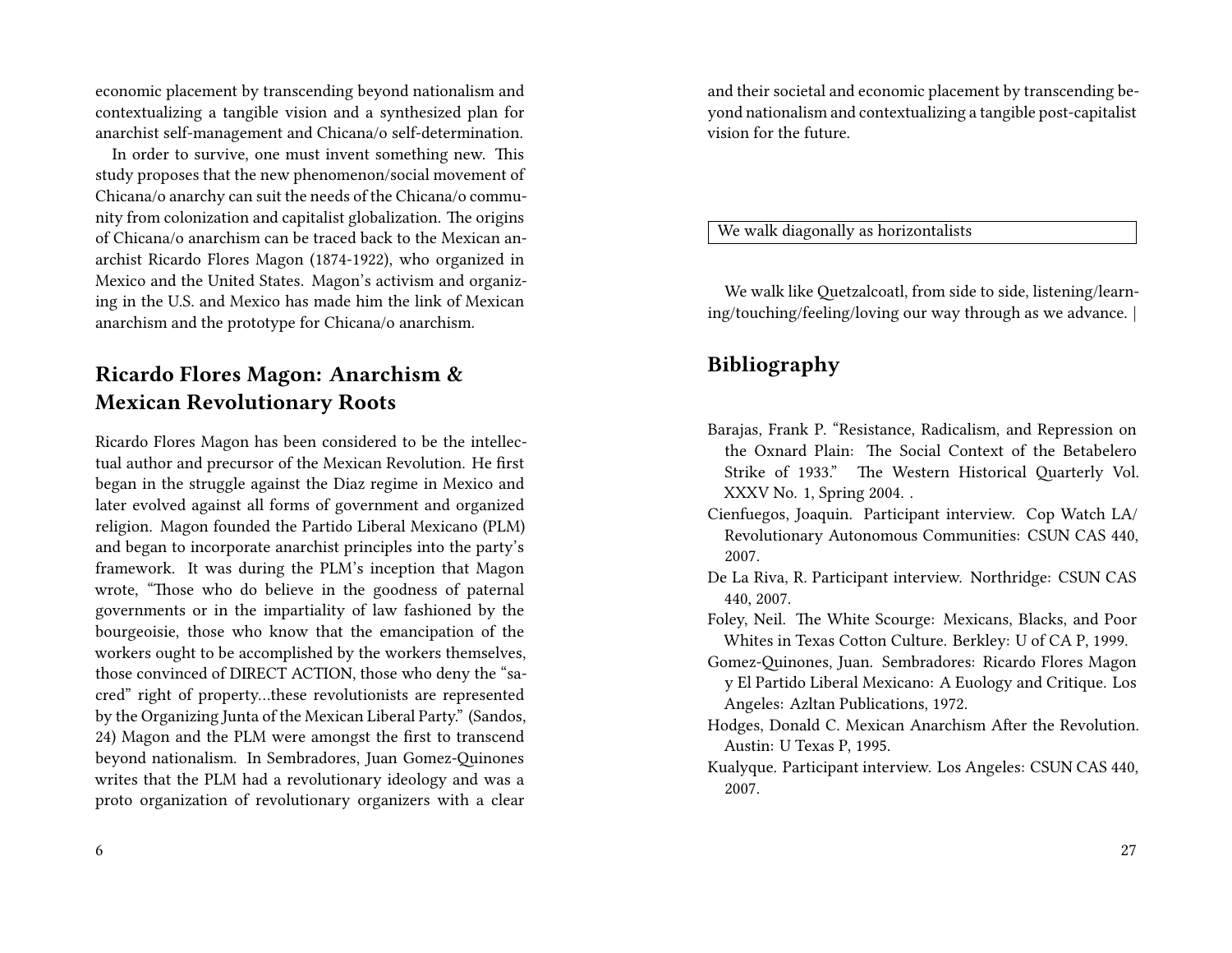The passageway for the Chicana/o community to apply anarchism is by addressing the multiple waves of oppression and defending what pertains to the interest of the community. R. De La Riva explains what makes anarchy applicable/conducive to the Chicana/o community by stating,

"For as long as there's minorities that are discriminated against, there's always gonna be revolt and there's always gonna be discontent for as long as their taught to assimilate and forget their own culture. Dissent and education are always going to be at the forefront at those being targeted. Chicanos/ Mexican Americans have a rich history of dissent when it comes to tyranny, exploitation, oppressive policy, and law. I believe anarchy can push the envelope for further dissent, creativity, and imagination." (R. De La Riva interview)

All utopianism is the impulse to dream oneself out of the present. This impulse to dream needs to be developed. The struggle of the Zapatistas, Magonistas, and Chicana/o anarchists are just a few examples of sacrifice for survival. This preliminary study is a testament of recognition of their labor/sacrifice for liberation and as a springboard for future dialogue, research, and development. There must be further study in identifying possible strategies and possibilities for victory and liberty for humankind and mother earth. Additionally, the strategic implications of these studies demand reflection.

In conclusion, Chicana/o anarchism has the capability to be a catalyst for change through resistance of capitalism/dominant culture and the affirmation of radical nationalism/culture. Anarchism directly addresses the power dynamics and inequalities that impact and encompass gender, sexual orientation, culture, race, class, and ecology. It is by this holistic approach that anarchism has the capability in facilitating the Chicana/o community in gaining a better understanding of their environment

notion of the class struggle. In the process, he sacrificed his life by facing the systematic intimidation and incarceration in both countries. He was murdered in his jail cell in November of 1922 in a Leavenworth prison.

The collaboration between anarchists and Zapatistas synthesized a cooperative movement that generated mutual support during the Mexican Revolution. But Magon and the PLM made a serious impact to the Mexican Revolution long before it began. The concepts of pluralism and mutualism are found in the agrarian type-anarchism employed by the original Zapatistas, or more explicitly Magon who coined the term "Tierra Y Libertad" which Zapata later adopted to describe his struggles. (Hodges 167) James A. Sandos writes in Rebellion in the Borderlands, "[Zapata's] political document, called the Plan of Ayala, reflected some anarchism in addition to it's agrarian radicalism…his movement represented the persistence of the direct action that they [the Partido Liberal Mexicano] believed all Mexicans should pursue." (50)

Magon tried to combine the legacies of two different revolutionary traditions: the radicalized liberalism of the French Revolution and the communalized socialism of Marx and his followers. The focused opposition was property, state, and the church because these were the sources of worker exploitation and human oppression. Magon's inclination to abolishment of government and identification with anarchism progressed with his experiences. He accurately predicted that once a revolution would take place in Mexico, that it would fail if its aim were to replace one form of centralized government with another. In Sembradores, Juan Gomez-Quinones annotates Magon's argument, stating, "The Mexican Revolution, by necessity, would have strong anti-capitalist tendencies: give the land away, let the people take over the mines and factories, dispossess the national bourgeoisie first, the foreign owners later. In the process the people would learn solidarity and mutual cooperation. Importantly, international relations were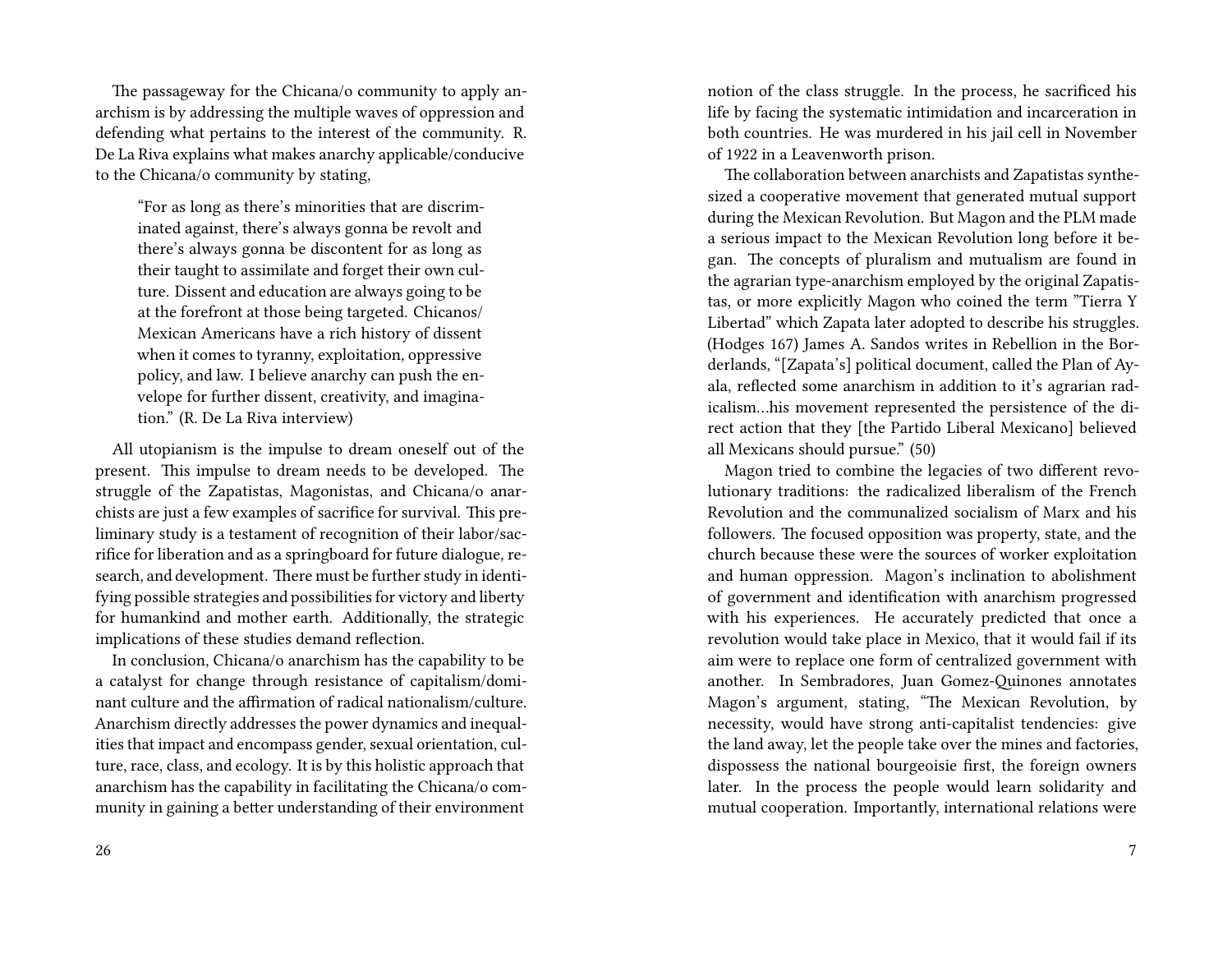to be established with socialist and anarchist organizations." (35)

In Ringside Seat to a Revolution, David Dorado Romo elaborates, "Only in an anarchist revolution, governed from the bottom up by a loose federation of autonomous worker and campesino communities could prevent this (capitalist dominance) from happening once more." (54)

Because of his political activities in the United States, Magon was a precursor and prototype model for Chicana/o anarchism. He secured his base of support through Spanish dialogue. "His principles appealed to one of the most oppressed segments of the working class, Spanish speaking workers in labor-intense sectors of the economy such as agriculture and mining, where working conditions bordered on exploitation and sometimes exceeded tolerable limits." (MacLachlan x) He understood that Mexicans in the United States suffered just as greatly as Mexicans did under Diaz in Mexico. He wrote:

"Mexicans have been abandoned to the forces of luck in this country-akin to the way they are treated in Mexico…excluded from hotels and restaurants…found guilty and sentenced in the twinkling of an eye; the penitentiaries are full of Mexicans who are absolutely innocent. In Texas, Louisiana, and in other states they live without hope." (MacLachlan 9)

Magon's organizing with the PLM was far reaching and activated many Mexicana/os in the U.S. Frank P. Barajas writes in Resistance, Radicalism, and Repression on the Oxnard Plain that within the Mexican community itself, one radical socialist, Simon Berthold, lived and worked on the Oxnard Plain. Barajas writes, "In addition to his circulation within socialist circles, Berthold had been an insurgent leader of a movement devoted to the anarchist cause of Ricardo Flores Magon's El Partido Liberal Mexicano (PLM)." (4)

utopic vision of equality; that different way of interacting that's equal, that's non-sexist, that's not homophobic, that's non-ageist. It starts from the principle of attacking all forms of oppression. Anything that works that way has a lot to offer to the Chicano community." (Kualyque interview)

It is important to identify that there are other groups that are being oppressed by the capitalist system in United States. The liberation of Chicana/os depends on the liberation of all people. Joaquin also emphasizes on the importance of alliance and solidarity with other oppressed communities. Joaquin states,

"I think in our communities today, speaking of communities of region, for example South Central right now is really integrated. We have Black and Brown in particular. It's important to create that unity amongst other people of color, not just Black and Brown, but all people of color. We have the same battle, we have the similar experience. So I think it's important to create that, not only unity, but also a strategy for liberation for all our oppressed people of color.

Cop Watch LA is mainly Chicano and Chicana but it also includes other people of color so what these ideas do is speak to people of color because they're the ones being harassed by the police. They're the ones being told they're not good enough all the time because of their age, because of their gender, their race and their class. So I think these ideas are mainly relevant to the young people. In reality they are relevant to humanity but they fix them up more-young people, because they have a lot of rage and they are looking for a way out of this shit." (Joaquin Cienfuegos interview)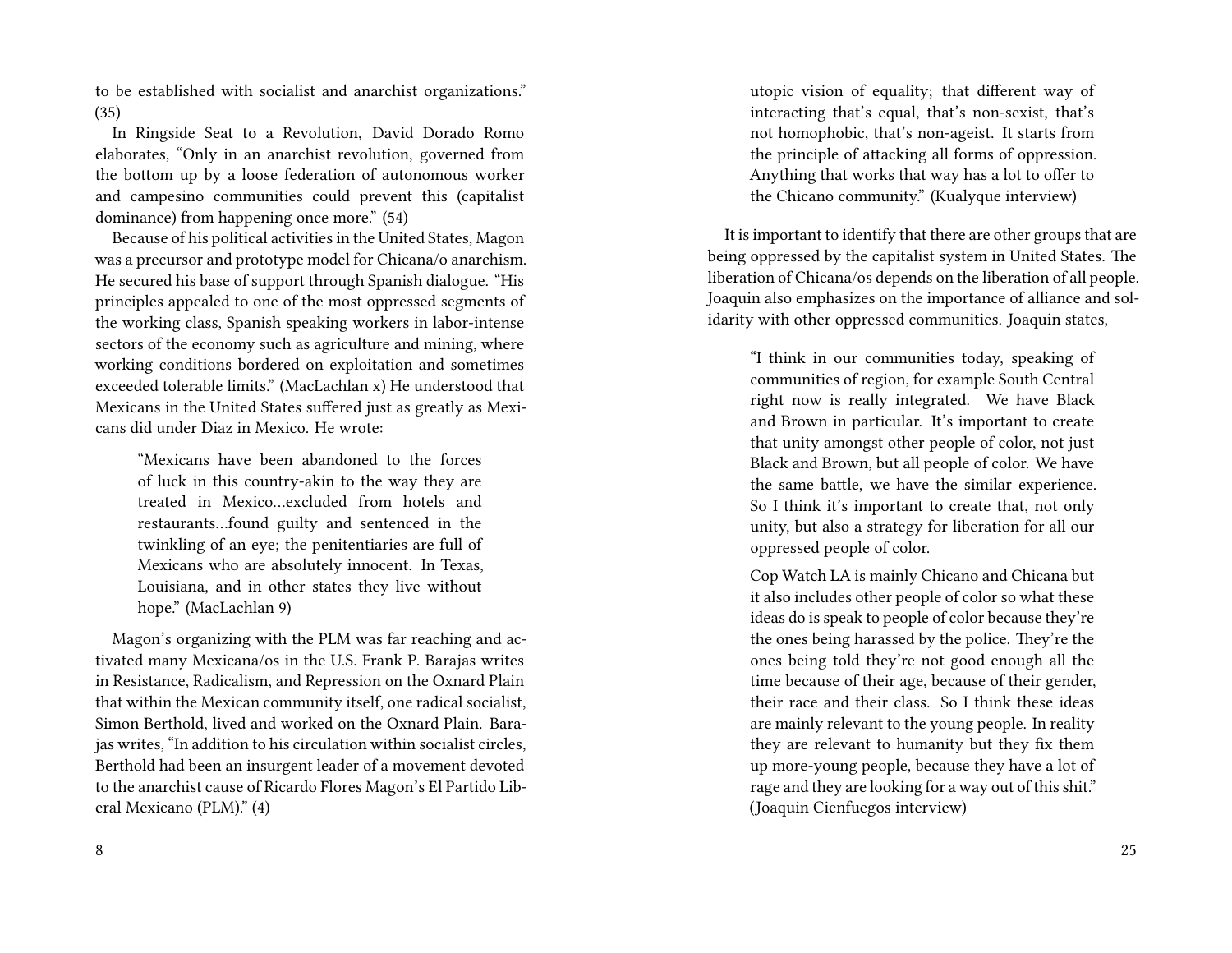of Zapatismo as an important element in the process. Kualyque states,

"In a general way, yes, I think that anarchism suits the needs of all communities. Historically, that's how humans have organized themselves in their communities. Making a real community involves anarchism. It involves self-organization, self-leadership. But specifically for the Chicano community, it offers, one-there's already the connection with an indigenous way of being that resonates with anarchist ideas. With the idea of popular assembly, that already resonates. With Zapatismo, you see that connection. You see a lot of young Chicano activists or anarchists who come at it out of Zapatismo like I did too. Early on, that was another thing that propelled me was that I saw a movie about the Zapatistas. That really resonated, at the same time I was thinking about anarchism. In that sense, yeah I think it validates and acknowledges those ancient ways of organizing in community and being in community. So it resonates more than say communism, even though it's also a European ideology. Even in Europe it goes back beyond an imperialist way of being. The colonization and imperialism started in Europe when the Romans invaded. I think that anarchism sprung out of that same basic impulse towards indigenous ways of being. Over there, you're talking about tribal paganism in Europe, in Scotland, in Ireland. You're talking about people conquered the same way they were conquered here. In that sense, I think that it does resonate to that situation or that history. Just the same that it has to offer to any community, that

The Mexican Revolution accelerated the dissemination of Mexican anarchism and early forms of Chicana/o anarchism in the United States. As the Mexican Revolution worsened, more Mexican nationals fled to the southern region of the U.S. Many went to Texas, finding work and temporary homes. Neil Foley writes in The White Scourge that Mexicans who joined the Socialist Party did it through association with the PLM. He elaborates, "…Many Mexicans who joined the Socialist Party in Texas were already members of the PLM and IWW and served as valuable links between the Mexican Revolution and radical movements throughout the Southwest." (108) The anarchist radicalism found in the PLM was considered a threat to U.S. authorities. Foley stipulates that, "U.S. officials arrested Magonistas and Mexican Socialists in Texas for violating neutrality laws, but their real concern was that Mexicans were radicalizing local labor struggles." (108) Foley highlights Jose Angel Hernandez, F.A. Hernandez, and Lazaro Gutierrez de Lara as important Mexican radical organizers who belonged to both the PLM and the Socialist Party in Texas.

Magon wrote about creating a "communist society without classes and without hierarchies" in his weekly newspaper, Regeneracion, which ceased publication after his arrest and incarceration in a U.S. prison, where he was murdered. (Hodges 7) Regeneracion was directed at the Mexican and Chicana/o labor sector and emphasized the need for an organized opposition party. Magon's writings influenced Mexicans from both sides of the Mexican/U.S. border. James A. Sandos writes in Rebellion in the Borderlands that, "Regeneracion had become a newspaper concerned about Mexico but read primarily in the United States with the Mexican American communities in Texas and California and by readers of other radical newspapers." (59) The permeation of Mexican anarchism/radicalism in U.S. politics came to form Chicana/o anarchism.

Magon was greatly influenced by the Oaxaca indigenous community he grew up in. Thomas C. Langham writes in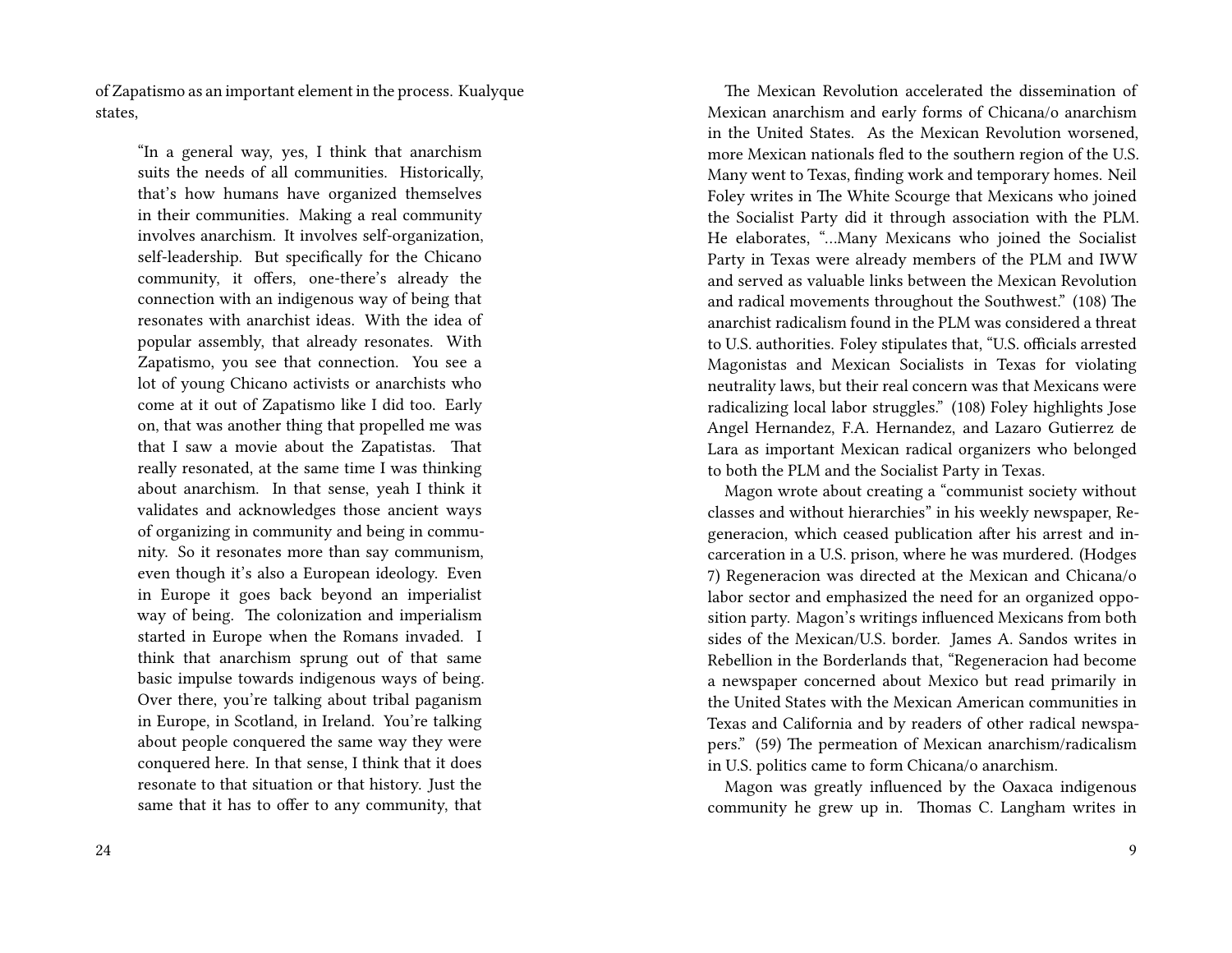Border Trials that Magon's father was an indigenous man who was a leader in their community in the mountains of Oaxaca. (7) Juan Gomez-Quinones states in Sembradores, "Flores Magon's later utopia, Anarcho-communist, was inspired in part by this Indian reality and historical heritage. He consistently reaffirmed his commitment to collective values." (13) At the same time, Magon was influenced and respected by international anarchists. "In St. Louis this tendency toward anarchism was strengthened by contacts made outside the liberal group, such as a meeting with Emma Goldman, the most famous anarchist in the United States. As a great supporter of Magon, Emma Goldman's newspaper Mother Earth created a forum for the PLM. (MacLachlan 39) Magon was also influenced by Kropotkin's writings such as The Conquest of Bread, Fields, Factories and Workshops, which carried a development of anarchist moral philosophy. (Gomez-Quinones 7)

As already alluded to, Chicana/o anarchism's relation to both Anarchists and Chicana/os remains an enduring theme. A focus on the Chicana/o experience in occupied America likewise remains an enduring theme in Chicana/o Anarchism. The issue of colonization, in particular, received attention from Ricardo Flores Magon and specifically with articles written in Regeneracion. In the Dreams of Freedom translation of The Mexican People are suited To Communism (September 2, 1911) Magon wrote:

"As regards the mestizo population [of mixed Indian and Spanish heritage], which is the majority of the people of Mexico- with the exception of those who inhabited the great cities and large towns- they held the forests, lands, and bodies of water in common, just as the indigenous peoples did. Mutual aid was also the rule; they built their houses together; money was almost unnecessary,

respect and of course everyone wants to be equal and of course nobody likes to be oppressed and of course nobody wants anyone to be bossing him or her around. To me that makes total sense and what I come across is that when I voice opinions that reflect that coming from that position, people agree with me. I think it's a basic thing about being human. A lot of times I find that people are like, "Oh, you can say that?" or "Oh, you're saying what I feel but what we are constantly taught not to voice or not acknowledge." That doesn't mean I go around saying, "Well, according to anarchism you know we should not have bosses!" I think people would just shut down. But I found that when I'm talking to people at a B-B-Q or something just hanging out and I say something like that, they respond well. There are other people who do not respond well and I don't think that has to do with being Chicano. That has to do with class interest. You're talking about upwardly mobile middle class Chicanos who realize that what you're saying is an attack on their position. They get it on some level and so they respond very negatively but I don't think that has anything to do with being Chicano. So that's the distinction. If you're talking to Chicanos on the left, their rejection of anarchism will be based on an ideological difference." (Kualyque interview)

Kualyque also emphasizes that one has to be involved in the community in order to reach the people. He elaborates that one must be involved with it, be active, and practice it. Although there is a strong interest in addressing the needs of the Chicana/o community, the main goal is the liberation of all people from oppression. He also expresses the application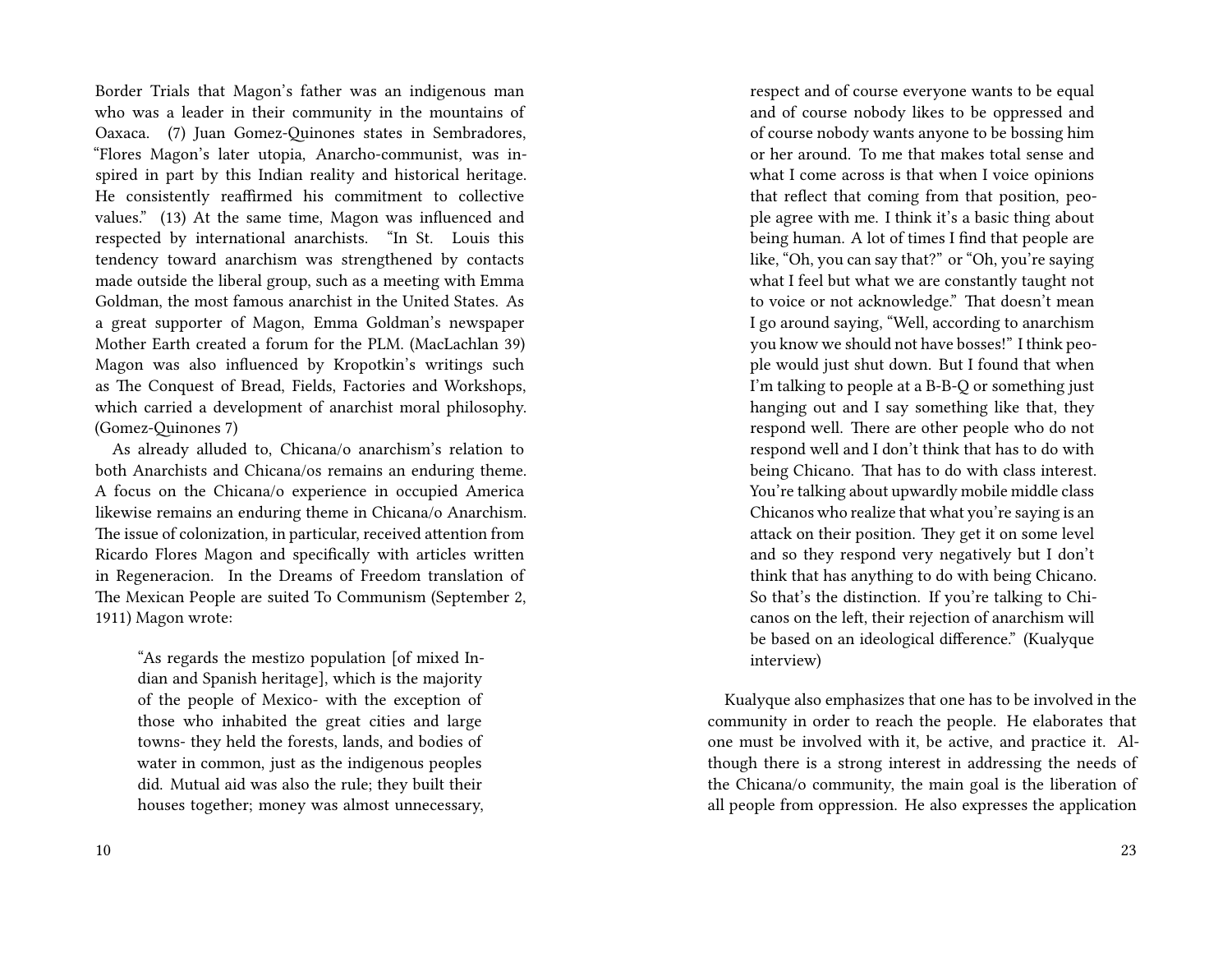through that, spread the ideas in our vision for a different society; we're self-reliant, we're self-sustainable. Let's say we have a community garden somewhere, we're talking about healthy food. We're trying to challenge the idea that we need these corporations. There's also the idea of land. We need to take back land and own it collectively, organize it collectively. It's a huge challenge, it's a lot of work, you know? It's not just going to be with one tactic that we'd implement, it's going to be multifaceted tactics. The strategy is multifaceted so we can get at the different problems that exist in our communities. We'll also bring in the people, the Chicanos and Chicanas into that process, you know? That they feel that they own the struggle, they own these ideas themselves." (Joaquin Cienfuegos interview)

Kualyque states that he finds it easier to talk to people in a more simplistic form as to not turn them off from ideology or the misnomers associated with anarchy. He believes one needs to communicate in a non-dogmatic, non-confrontational way. He states,

"I've been able to get those ideas out there but I don't necessarily identify them as anarchist. If people ask me or if it comes up, I'll say that's what I am but my challenge I've felt is to take those ideas be able to get them across in a way that makes sense. And I've found that when I do that, when it's not coming from this fiery kind of polemical rhetoric, when I'm just talking to people, maybe we're talking about some topic and I'm voicing my opinion about it, people tend to respond pretty well. Of course everyone wants to be treated with because they bartered what they made or grew. But with the coming of peace authority grew, and the political and financial bandits shamelessly stole the lands, forests, and bodies of water; they stole everything. Not even twenty years ago one could see the opposition newspapers that the North American X, the German Y, or the Spaniard Z had enveloped an entire population within the limits of "his" property, with the aid of the Mexican authorities.

We see, then, that the Mexican people are suited for communism, because they've practiced it, at least in part, for many centuries; and this explains why, even when the majority are illiterate, they comprehend that rather than take part in electoral farces that elect thugs, it's better to take possession of the lands-and this taking is what scandalizes the thieving bourgeoisie." (177)

Just as Magon was influenced by the indigenous, Magon in return influenced them. This is reflected in the 1994 indigenous uprising of the Zapatistas in Chiapas in its response to the passage of the neo-liberal North American Free Trade Agreement (NAFTA). Benjamin Maldonado states in Dreams of Freedom,

"…The presence of Magonism in the present-day Zapatista movement leads us to examine the mutual presence in both historic movements. This has led us to discover that there was an approach between the two movements between 1912 and 1914. This approach implies that the Zapatistas were familiar with the Anarchist objectives of the Magonist struggle, expressed in the slogan Viva Tierra y Libertad!, which since 1910 was the principle Magonist slogan. And the struggle for Tierra y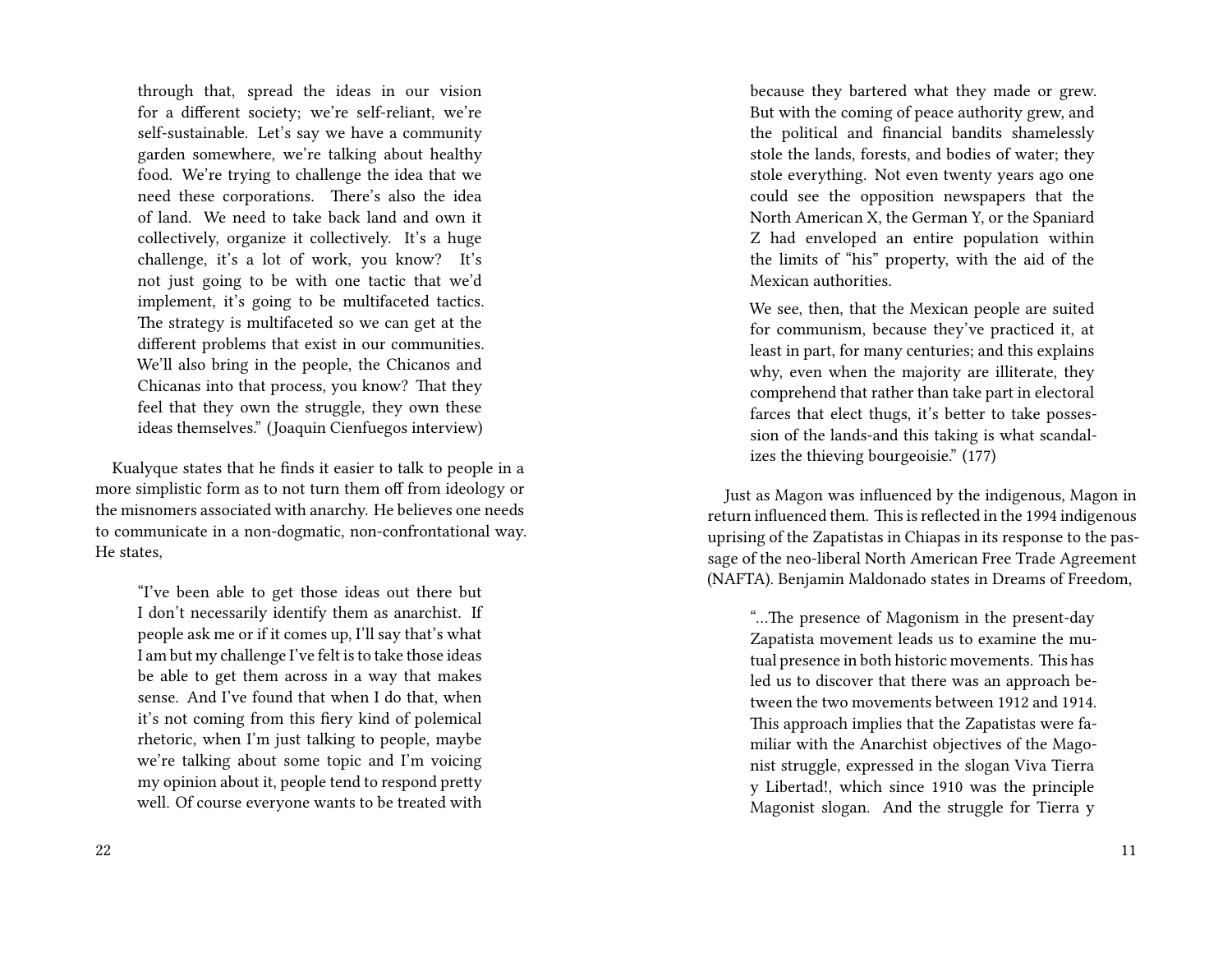Libertad was a libertarian revolution, not a "revolution" for a change in government, but a revolution whose aim was the destruction of the capitalist socioeconomic model and the reconstruction of Mexico based on a libertarian schematic nourished by the historical experience of indigenous community organization. (The formation of this proposal to turn one's eyes toward the forms of indigenous life had three central proponents within Magonism: Ricardo Flores Magon, Voltairine de Cleyre, and William C. Own, all of whom from the beginning of the decade in 1910 developed and published these ideas.)

In sum, Magonism is certainly close enough to Zapatismo in the present epoch; this much is certain, and it implies that Magonism had an important role in these moments when the nationstate model is reaching exhaustion, propelling us toward a new social compact." (15)

Indigenous resistance to globalization means constructing autonomy for a new world. This is a strongly conducive to anarchist and Chicana/o struggles. Ramor Ryan states in Triptych: International Solidarity that, "…It is not a question of solidarity with the struggle of others, but of understanding that the Zapatistas and we are part of the same struggle." (53) The corresponding sensibilities found in anarchism/Magonismo and Zapatismo have been accepted and adopted by a contingency/ sector within the Chicana/o community, creating a new phenomenon known as Chicana/o anarchism.

#### **Contemporary Chicana/o Anarchism**

Chicana/os/ Latina/os who also identify themselves as anarchists have been largely ignored by academia and ethnographic

because most people relate to that. They're tired of being involved in hierarchal organizations that reflect the same power dynamics or the same social relationships of this oppressive system or this society we're living under today that we're trying to get rid of. I think this process of creating different social relationships we've seen men and women, between all people, right? How people relate to each other, how youth relate to older folks, how white people relate to people of color in general. All these things, we have to change those relationships now. Not wait for some vanguard party take state power. I feel that even the idea of state power is oppressive, the idea that a centralized bureaucratic body can decide for all these different regions what's in their interest. Going back to the theory as anarchists, it's important but I think mainly, what's important is our practice or creating a new praxis for change.

I think what we do today with the revolutionary autonomous communities (RAC) is we hold or we're trying to build and create the programs that are missing where we live, in our neighborhoods. We need childcare, we need healthy food, we need better education-we need an education that's going to tell us the truth. We need to hold the police accountable, we need to get rid of them from our communities.

So these are different things we need in our communities that we know are needed because we live in them and because we talk to people and we see where they're at and what are their necessities. We try to incorporate that into the programs and have them take them up. So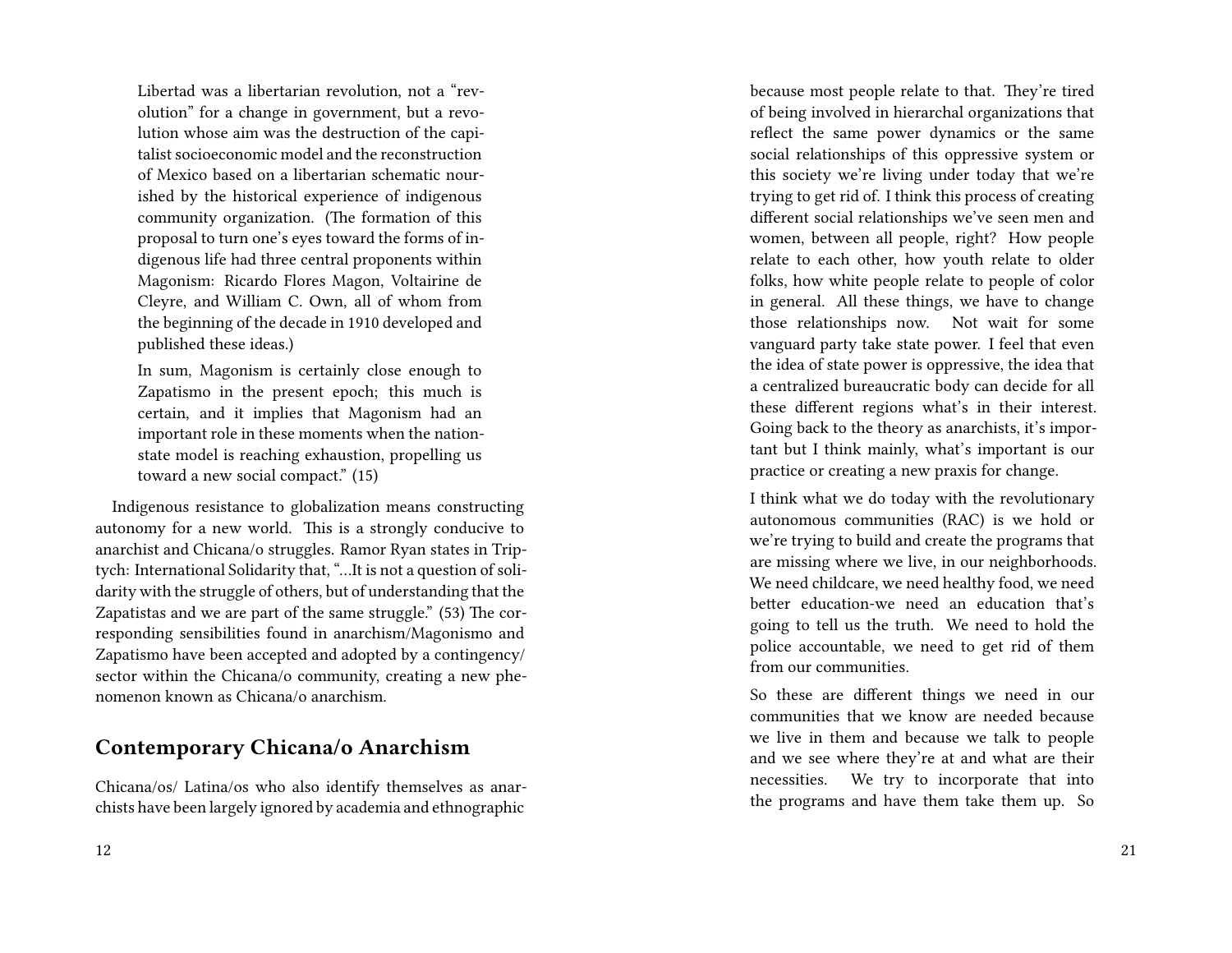Although anarchism can lead to new ideas and actions, there are challenges of implementing anarchist principles into the Chicana/o community. The complexities of the Chicana/o community reinforce these challenges. R. De La Riva identifies the mechanisms that homogenize norms and ostracize alternative critical modes of thinking and behavior. He states, "To me it's a problem of what I call the authority principle or the authority god of how this absolute acceptance of established power, whether it's government, church, god, the economy/market, all those for example are set authorities and people are born into them and they assume that these are the sources to their freedom and their liberties when in reality those authority gods, authority principles are never questioned because they are born into them. So I think that's a big problem and once people really believe that the source of power really rests in their hands, in their decisions, and in their labor, then could people really free themselves from this yoke that they feel is so necessary for all society." (R. De La Riva interview)

Joaquin believes that the Chicana/o community is capable of applying anarchist principles because it addresses the community's direct and pending needs. Joaquin states,

"I think what's going to lead to our liberation is creating a strategy that also incorporates our principles as anarchists. The key principles that are important to us like I mentioned mutual aid, cooperation, self-determination, self-organization, autonomy, self defense, federalism, creating people's militias, creating duo power, getting rid of the idea that we need a vanguard party, creating the people's institutions, and so on; Popular education, cultural revolutions, all these ideas are anarchist ideas and principles and those are what we need to apply to the Chicana/o community in my opinion and that's where we've seen victories

research. The lack of research prompted a series of participant interviews with several numbers of the Chicana/o community who identified themselves as anarchists. Three Chicanos are identified as Kualyque, Joaquin Cienfuegos, and R. De La Riva. Joaquin is a member of organizations such as Revolutionary Autonomous Communities (RAC) and Cop Watch LA, based in South Central Los Angeles. Kualyque edits and publishes from Los Angeles a free quarterly 'Zine entitled The Sickly Season that features poetry, critical essays, and in-depth community based articles. R. De La Riva is an artist/muralist based in Los Angeles.

One of the main common themes that were raised was an emphasis on culture identification. For example, R. De La Riva explains that culture comes before ideology by stating, "First, acknowledging my Mexican American heritage and being proud of my culture. Secondly, in relation to anarchy, you know, just adhering to anarchist principles and believing that anarchy can work." (R. De La Riva interview)

Joaquin Cienfuegos pointed to particularities found in the community and his convictions as an anarchist. He states,

"It's more about the principles and the ideas that apply to our lives as Chicanos and as anarchists; what ideas, and how these ideas, how this strategy can lead to our liberation as a people. It takes organizing within the Chicano community and applying anarchist ideas to our lives, our work, our organizing, that will lead to the liberation of not only our people. Of course, our people- Chicanos have particularities but liberation of humanity as a whole eventually. What makes me a Chicano anarchist is basically the need for freedom, the need for liberation. I think that oppression, colonialism, imperialism, patriarchy, capitalism, all these things-the system of oppression we're living un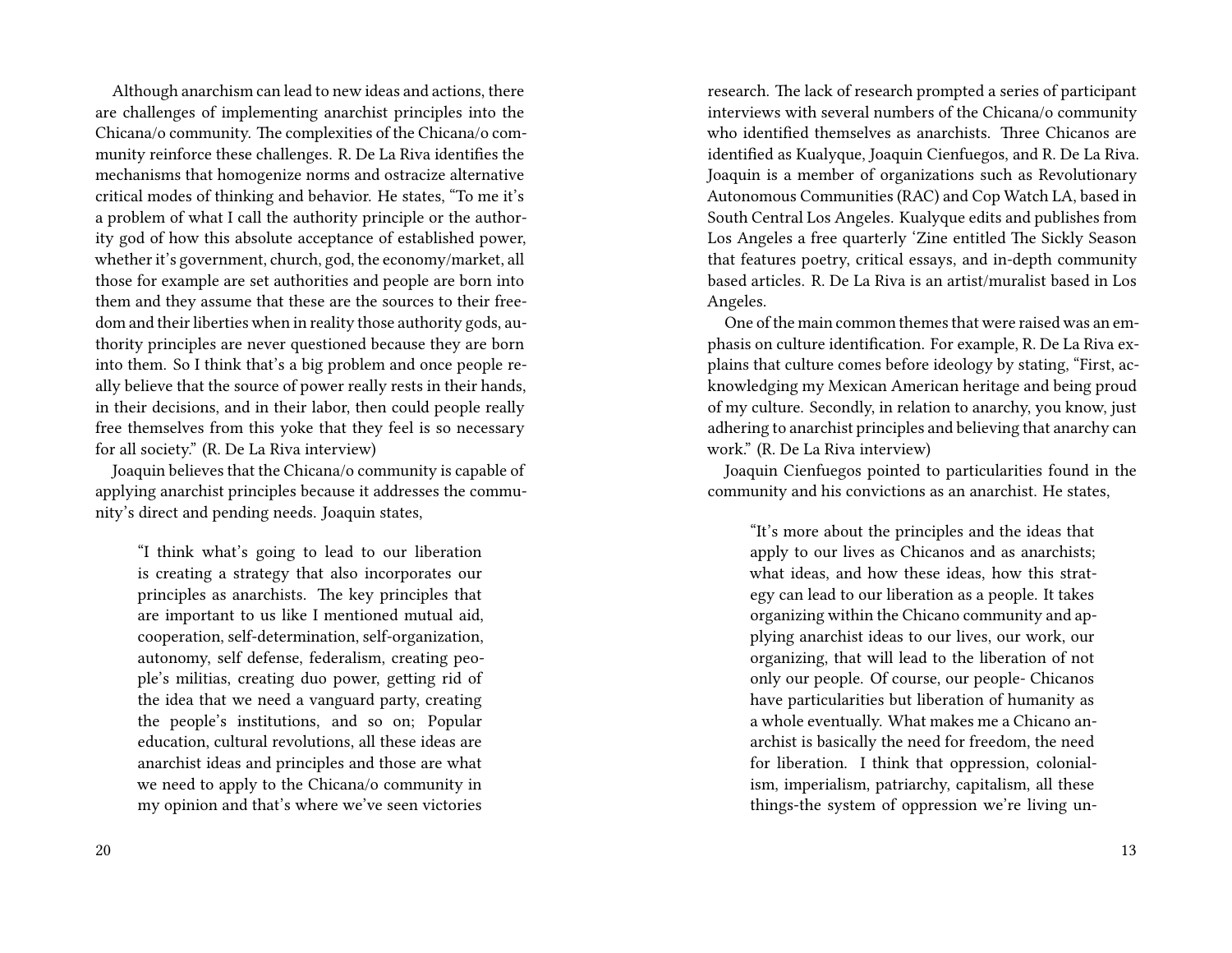der is plaguing our communities. It's keeping us in a state of slavery and subjugation so I feel that as a Chicano anarchist I'm seeing myself as part of the revolutionary process, getting rid of that system in general and creating the social relationships, creating the society-the communities; that they're healthy and where people rely on themselves. I see myself committed to that struggle and living for that purpose. That's what makes me a Chicano anarchist." (Joaquin Cienfuegos interview)

Kualyque explains that he does not solely identify with anarchism. He states, "There's another ideological strand that really embodies more puritanical values and I think it derives from a puritan tradition. You see the similarities if you look at anarchist groups in the United States and you look at the puritans, who first came here, there are a lot of similarities in how they construct their ideology. The ideological associations that I identify with run directly counter to the puritanical tradition. That's usually how I identify the difference, not just anarchism, but in other leftists-in general in social interactions, there are usually people who identify with the European puritan ideology and history and there are those who do not. Those who do not, it's more identified with an American indigenous way of being and interacting, and also with an Asian way of being and acting. I've noticed that there's a lot of crossover with Chicanos and Asian philosophy and Asian practice. For example, in my own ideas and practice, I've tended to gravitate toward things like Taoism because that reflects a similar indigenous spirit of anarchy." (Kualyque interview)

There were variations in the area of social/political awakening for the three participants. R. De La Riva points to punk music as an influence that led to his interest in Anarchism. Kualyque does not stipulate a particular starting point but does

ploy it. Ultimately, I think any kind of nationalism is a dead end as well because it's an ideology at base. Other reasons too. The basic problem with any kind of ideology is that you have- it's binary thinking. It's either or, so you have people in the ideology and the people who are outside the ideology. With anarchism, it's a little more hidden because it sort of presents itself as completely open to everybody. But then you have people set up structures within that where either you fit in or you don't. Nationalism is a lot clearer because you're talking about creating a nation. You're talking about a nation and any kind of nation is a fiction and it's creation of borders. That's a problem but in any kind of struggle of occupation and colonization, nationalism plays a very important role and I don't dismiss it at all. I think that it should be used strategically." (Kualyque interview)

Kualyque believes anarchism analyzes and addresses challenges found in the Chicana/o community. He states, " It starts from the principle of attacking all forms of oppression. Anything that works that way has a lot to offer to the Chicano community. It's just like any other community, especially just like any other occupied colonized community, there are a lot of problems of patriarchal abuse, sexism, addiction, all these things that people do in response to being colonized and occupied. Anarchism directly addresses a lot of the underlined issues that lead to those subsequent problems. Like immigration, you're talking about this problem that affects our community, has to do with borders and immigration and then you're talking about an ideology that says there should be no borders, there should be no nations. That's a great example of how the ideology directly addresses a particular problem." (Kualyque interview)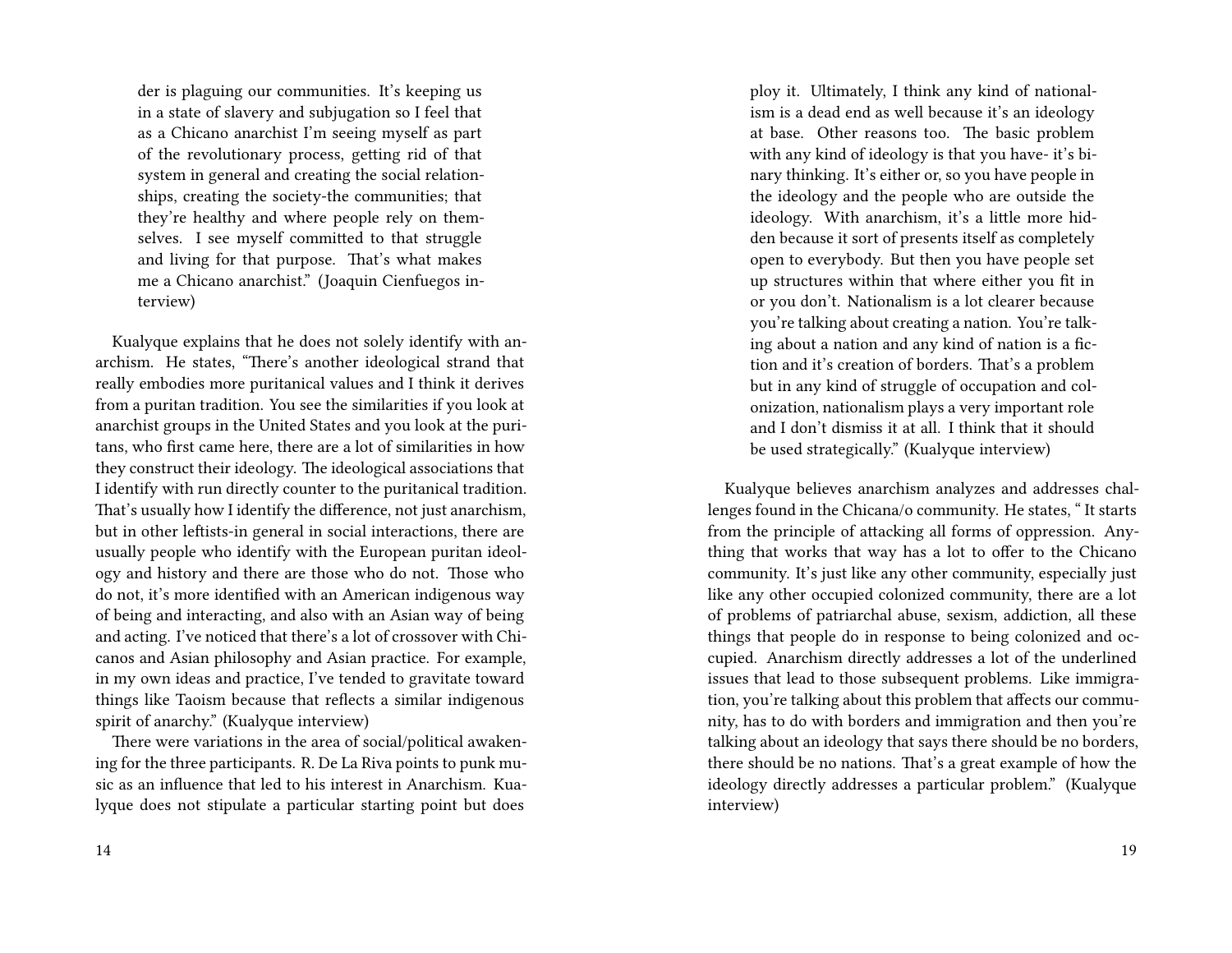to destroy this planet, a system that's not going to subjugate animals, not going to have animals of burden. We're going to have harmony with the earth and other living things. I think all these white anarchists; their common denominator is just thatanimal liberalism, earth liberation. It's not in their interest to get rid of capitalism or white supremacy." (Joaquin Cienfuegos interview)

Nationalism is an area that carries complexities in reference to the Chicana/o movement and the ideology of anarchism. Joaquin Cienfuegos points out to what he perceives as negative elements found in Chicana/o nationalism by stating, "We have what are called cultural nationalists who look at culture in of itself as something we need to be looking into without looking into the systemic problems and getting rid of the system that's oppressing our people; thinking that just by dressing a certain way, going back to our indigenous clothes or taking indigenous names is enough to actually liberate our people." (Joaquin Cienfuegos interview)

Despite this, Joaquin supports aspects found in nationalism, including revolutionary nationalism. He states, "I feel unity with revolutionary nationalism, being a Chicano too, these are my people. I feel that the idea of revolutionary Chicano nationalism- that process is the ability or desire for our people to determine their own destiny as an oppressed people, as an oppressed nation. The revolutionary part is that we want to liberate not just our people but we want to build alliances, we want to build coalitions. We want to build organizations in the program that's going to speak to all oppressed nations and all oppressed people. It's going to eventually lead to the liberation of humanity." (Joaquin Cienfuegos interview)

Kualyque points out that Chicana/o nationalism and anarchism have a commonality as ideologies. He states,

"I think it's similar to anarchism in the sense that it can be used tactically/strategically. You can emidentify being influenced by political events of the time and the books exposed to him. Kualyque states, "…I started getting involved with Independent Media Center and I went to Washington to protest the [Bush] inauguration. I started dating someone who lent me A People's History of the U.S. and from that point it was all over. Then I started reading everything online that I could. What turned me to anarchism was this guy, Charles Hother; he's a book buyer now at Sky Light Books in Los Feliz. I went over one day and I'd been reading a little bit about anarchism and I knew that he was an anarchist and I went over. I said, "All right Charles, hook me up, what do I need to read to understand this?" He took me through his selection of books there and gave me about ten books and I bought them all and read them. It was crazy stuff. It was general stuff like No Gods, No Masters, which was a general overview of anarchist theory and history. Then he gave me stuff like Hakim Bay's Temporary Autonomous Zone, really way out there radical shit. Against the Mega-Machine, which is almost a primitivist green anarchist critique of civilization and that was it." (Kualyque interview)

For Joaquin, his consciousness evolved through his experiences with police and public school. Cienfuegos states,

"I think mainly my life experiences have led me to label myself and identify myself as an anarchist or anarcho-communist, right? Just growing up as a Chicano in South Central, working class. A lot of my experiences, dealing with authority and the state have been negative. I think the state in general is used to oppress and keep us in this position and subjugation especially how the U.S. was founded and capitalism was developed in the U.S. through white supremacy off the backs of indigenous people here, Blacks, Africans, and Mexicans. The theft of land- the southwest, which was North Mexico. They use institutions like the police, the prison industrial complex, the schools to continue not only the colonial mentality but the colonial reality in our communities where the police are lock